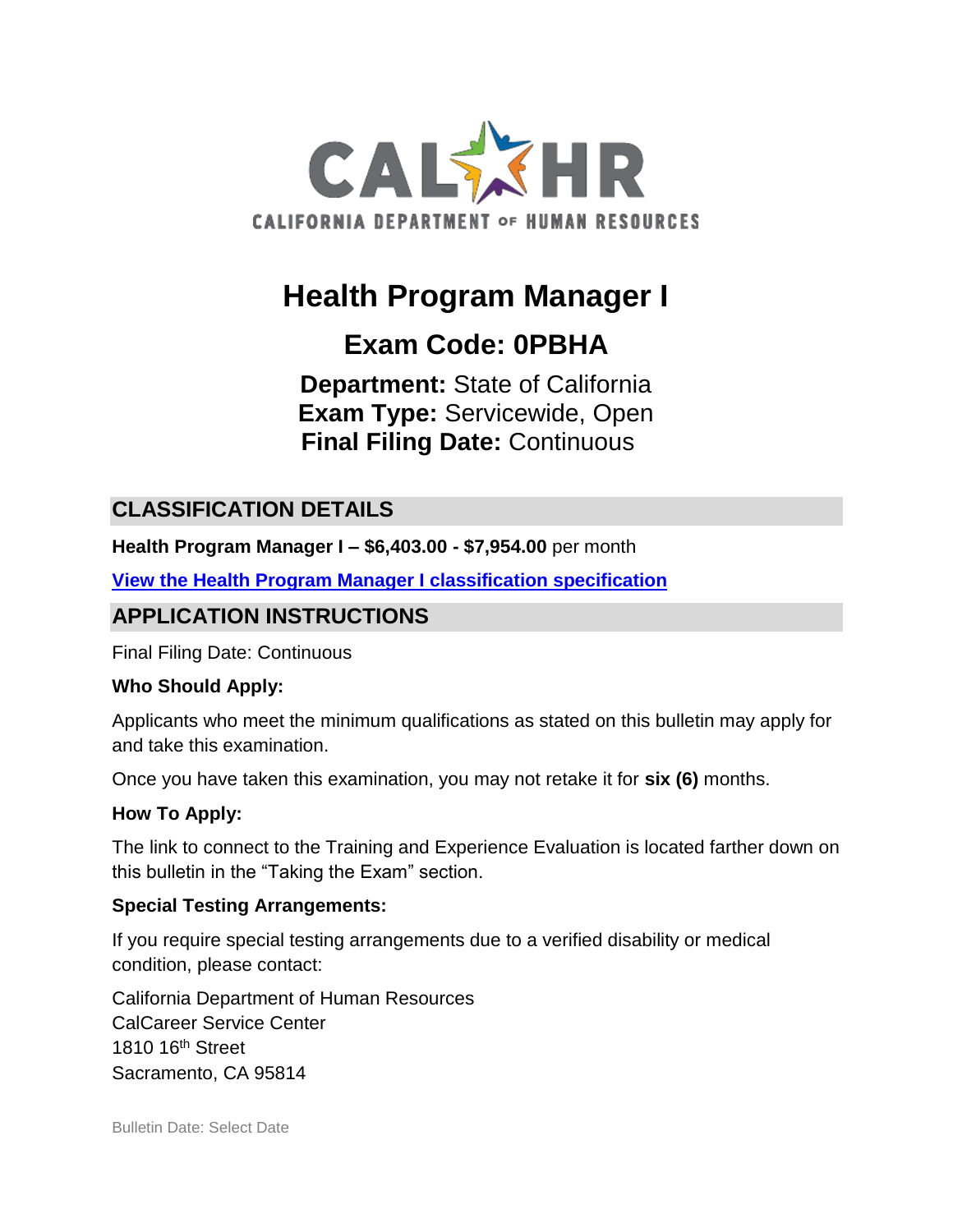Phone: (866) 844-8671 Email: [CalCareer@CalHR.CA.GOV](mailto:CalCareer@CalHR.CA.GOV)

#### California Relay Service: 7-1-1 (TTY and voice)

TTY is a Telecommunications Device for the Deaf, and is reachable only from phones equipped with a TTY Device

#### **MINIMUM QUALIFICATIONS**

All applicants must meet the education and/or experience requirements as stated on this exam bulletin to be accepted into the examination. Part-time or full-time jobs, regardless of whether paid or volunteer positions, and inside or outside California state service will count toward experience.

#### **Health Program Manager I**

Either I

One year of experience in the California state service performing duties equivalent to Associate Health Program Adviser. (Applicants who have completed six months of service performing the duties as specified above will be admitted to the examination, but they must satisfactorily complete one year of this experience before they can be eligible for appointment.)

#### Or II

Experience: Three years of progressively responsible experience in health program administration, at least one year of which shall have been with major responsibility for a significant program such as is normally found in a complex or departmentalized medical care delivery setting or health institution or organization. (Possession of a Doctoral Degree in Public Health, Health Administration, Health Planning, Public Administration, or a closely related health professional field may be substituted for up to one year of the required general experience.) and

Education: Possession of a Master's Degree in Public Health, Health Administration, Hospital Administration, Comprehensive Health Planning, Public Administration, or a closely related health professional field. (One year of additional specialized qualifying experience may be substituted for the required master's degree.)

### **POSITION DESCRIPTION**

#### **Health Program Manager I**

This is the working supervisor level. Under general direction, incumbents supervise a small technical/professional staff performing journey level work in planning,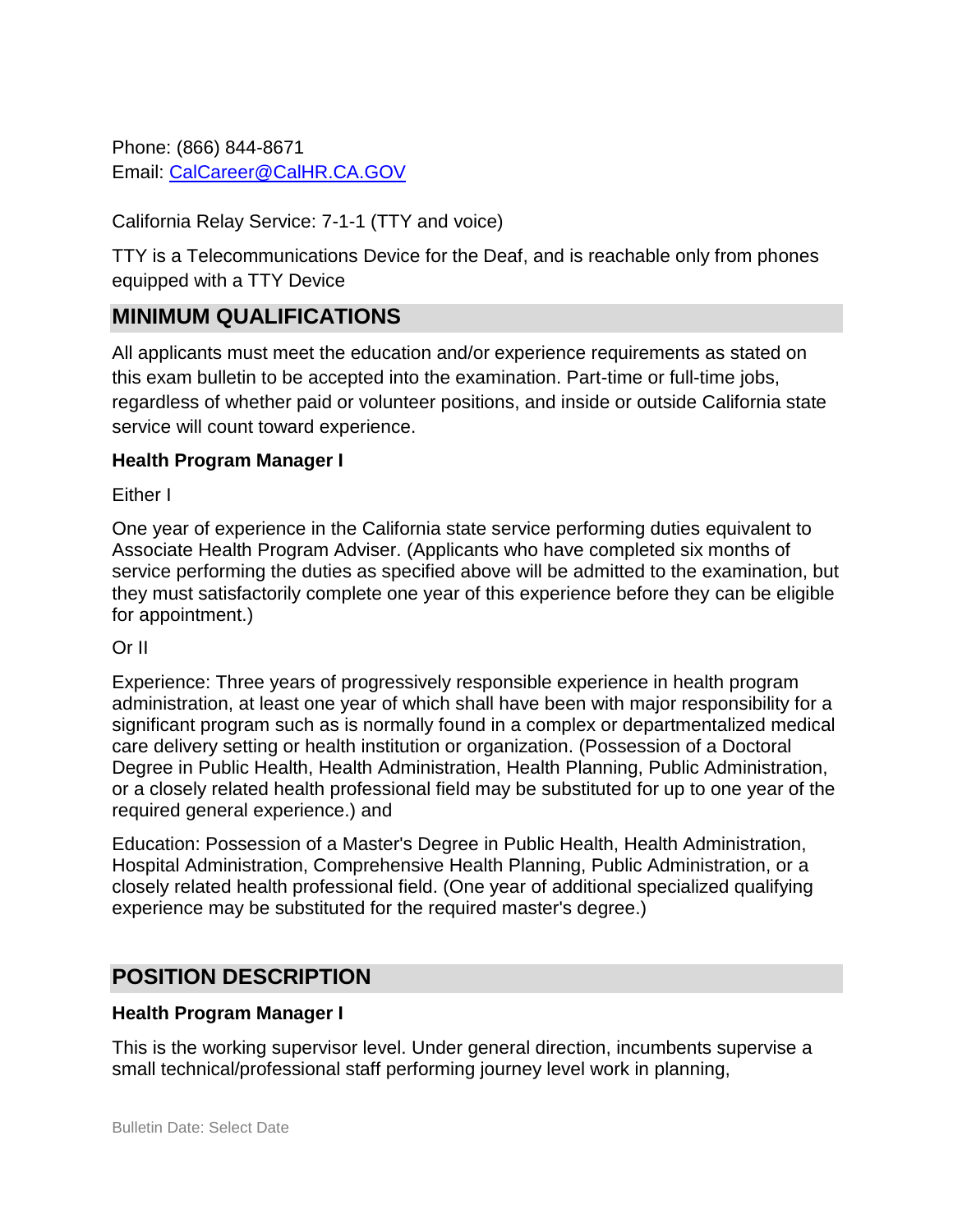implementing, and monitoring health programs as projects, and personally perform the most difficult or sensitive work.

Positions at this level are characterized by one of the following criteria:

1. Are responsible for a multi-county area of a complex statewide health program(s), and supervise diverse technical/professional staff. or

2. In a well-defined statewide program, are responsible for both program and staff services support functions; supervise a small group of technical/ professional staff, and serve as a technical consultant. or

3. Are responsible for a statewide component of a complex program supervising a small technical staff.

### **EXAMINATION SCOPE**

This examination consists of the following components:

**Training and Experience Evaluation –** Weighted 100% of the final score.

The examination will consists solely of a **Training and Experience Evaluation.** To obtain a position on the eligible list, a minimum score of 70% must be received. Applicants will receive their score upon completion of the Training and Experience Evaluation process.

In addition to evaluating applicants' relative knowledge, skills, and ability, as demonstrated by quality and breadth of education and/or experience, emphasis in each exam component will be measuring competitively, relative job demands, each applicant's:

#### **Knowledge of:**

- 1. Public health, mental health and health care services programs and trends.
- 2. Problems and procedures involved in establishing community relationships and assessing community health program needs and resources.
- 3. Preparation and planning for coordinated programs with local and Federal agencies, private agencies and health care providers.
- 4. Principles and methods of public administration including organization, personnel and fiscal management.
- 5. Methods of preparing reports.
- 6. Research and survey methods.
- 7. Methods and principles of medical care administration, disease and disability prevention, health promotion and medical rehabilitation.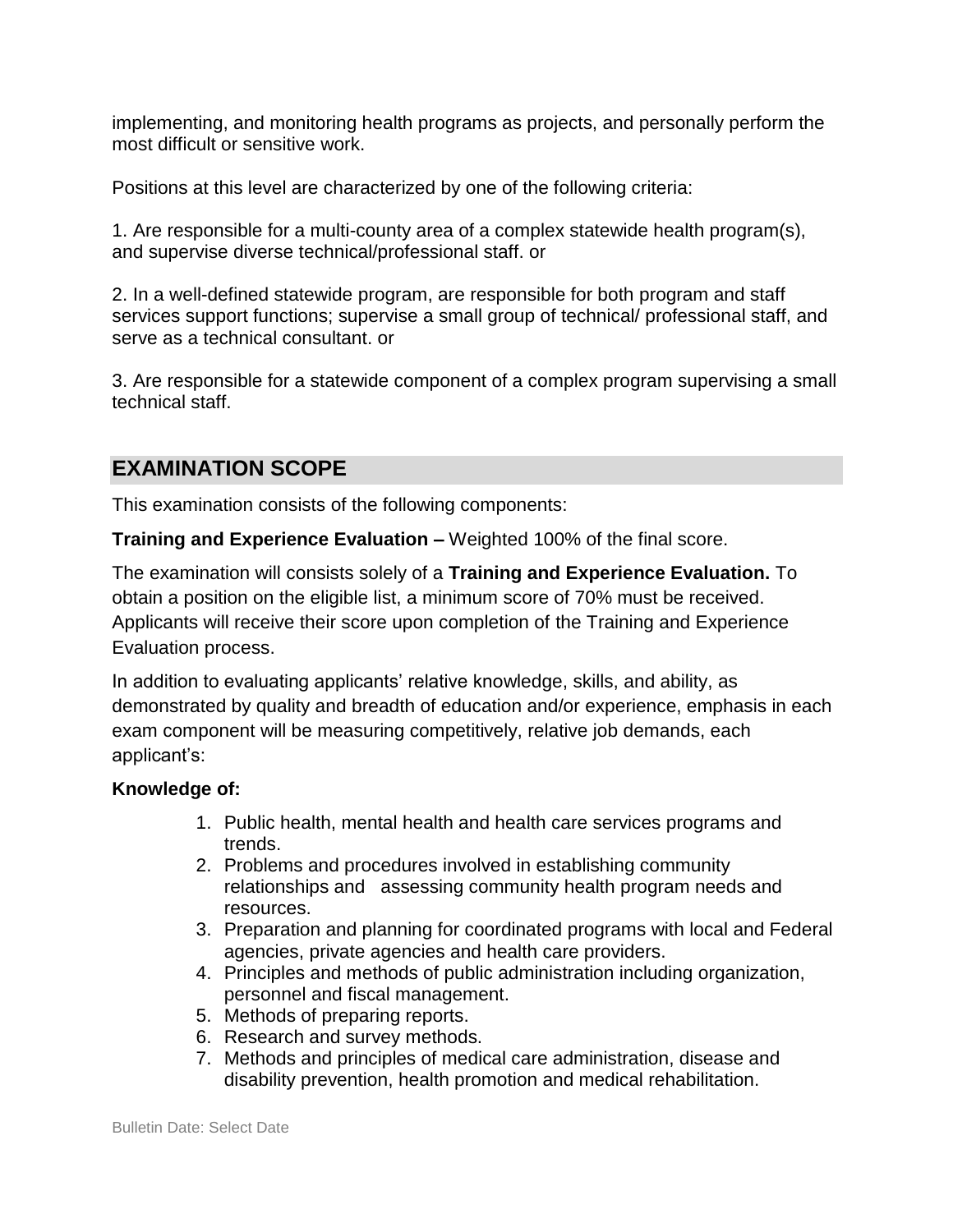- 8. Procedures, planning, implementation and monitoring of programs.
- 9. Design and plan for coordination of programs with Federal and local agencies.
- 10.Legislative processes.
- 11.Principles and practices of employee supervision, development and training.
- 12.Methods and techniques of effective leadership.
- 13.Federal, State, and local health programs, policies, objectives, and constraints.
- 14.Equal employment opportunity and affirmative action policies.

#### **Ability to:**

- 1. Assist in development of public health and health care projects.
- 2. Apply health regulations, policies and procedures.
- 3. Participate in monitoring and evaluating health programs and projects.
- 4. Gather, analyze and organize data related to health programs.
- 5. Analyze administrative problems and recommend effective action.
- 6. Speak and write effectively.
- 7. Act as program liaison with staff in other programs at the Federal, State, and local level.
- 8. Assist in planning, conducting and evaluating of field projects.
- 9. Recommend and take actions on a variety of health programs, project activities, staffing and budgetary processes.
- 10.Analyze proposed legislation, regulations and health program standards.
- 11.Provide consultation and technical assistance to local agencies.
- 12.Serve on task forces and committees as a program representative.
- 13.Supervise staff.
- 14.Manage a health program or project.
- 15.Establish and maintain priorities.
- 16.Effectively utilize available resources.
- 17.Apply and recommend changes in health regulations, policies and procedures.
- 18.Establish and maintain cooperative relations with a variety of governmental, educational and provider entities.
- 19.Effectively carryout equal employment opportunity and affirmative action policies.

### **ELIGIBLE LIST INFORMATION**

A servicewide, open eligible list for the **Health Program Manager I** classification will be established for the State of California (all State of California departments, statewide).

The names of successful competitors will be merged onto the eligible list in order of final score regardless of exam date. Eligibility expires **twelve (12) months** after it is established. Applicants must then retake the examination to reestablish eligibility.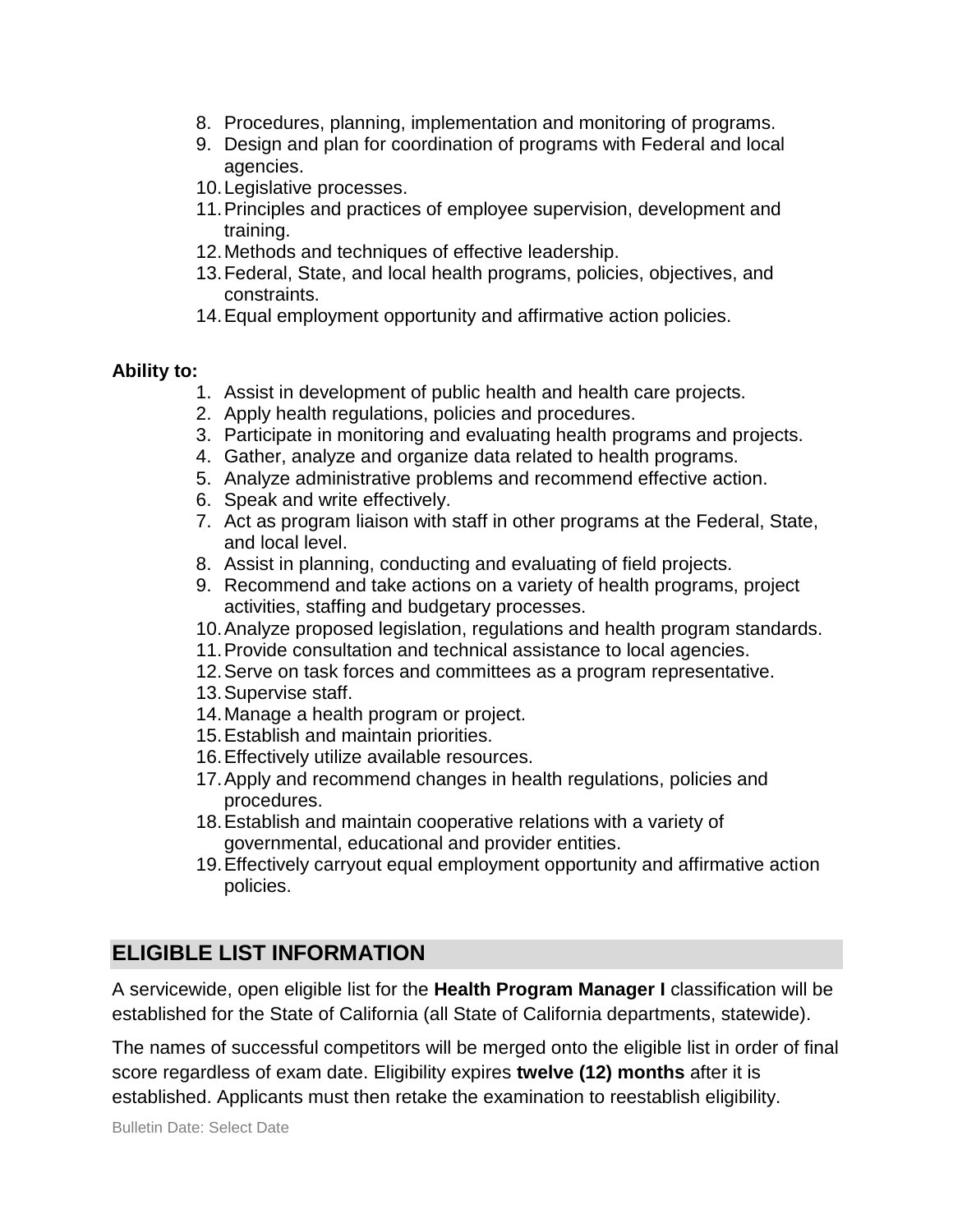Veterans' Preference will be granted for this examination. In accordance with Government Codes 18973.1 and 18973.5, whenever any veteran, or widow or widower of a veteran achieves a passing score on an open examination, he or she shall be ranked in the top rank of the resulting eligible list.

Veterans status is verified by the California Department of Human Resources (CalHR). Information on this program and [the Veterans' Preference Application](https://www.jobs.ca.gov/CalHRPublic/Landing/Jobs/VeteransInformation.aspx) (Std. form 1093) is available online**.** Additional information on veteran benefits is available at the Department of Veterans Affairs.

### **EXAMINATION INFORMATION**

**[Preview of the Health Program Manager I](https://jobs.ca.gov/jobsgen/0PBHAa.pdf) Training and Experience Evaluation** 

### **PREPARING FOR THE EXAMINATION**

Here is a list of suggested resources to have available prior to taking the exam.

**Employment History:** Employment dates, job titles, organization names and addresses, names of supervisors or persons who can verify your job responsibilities, and phone numbers of persons listed above.

**Education:** School names and addresses, degrees earned, dates attended, courses taken (verifiable on a transcript), persons or office who can verify education, and phone numbers of persons or offices listed above.

**Training:** Class titles, certifications received, names of persons who can verify your training, and phone numbers of persons listed above.

### **TAKING THE EXAMINATION**

**Take the [Health Program Manager I](https://www.jobs.ca.gov/CalHRPublic/Login.aspx?ExamId=0PBHA) examination**

### **TESTING DEPARTMENTS**

State of California (all State of California departments)

### **CONTACT INFORMATION**

California Department of Human Resources CalCareer Service Center 1810 16th Street Sacramento, CA 95814 Phone: (866) 844-8671 Email: [CalCareer@CalHR.CA.GOV](mailto:CalCareer@CalHR.CA.GOV)

California Relay Service: 7-1-1 (TTY and voice)

Bulletin Date: Select Date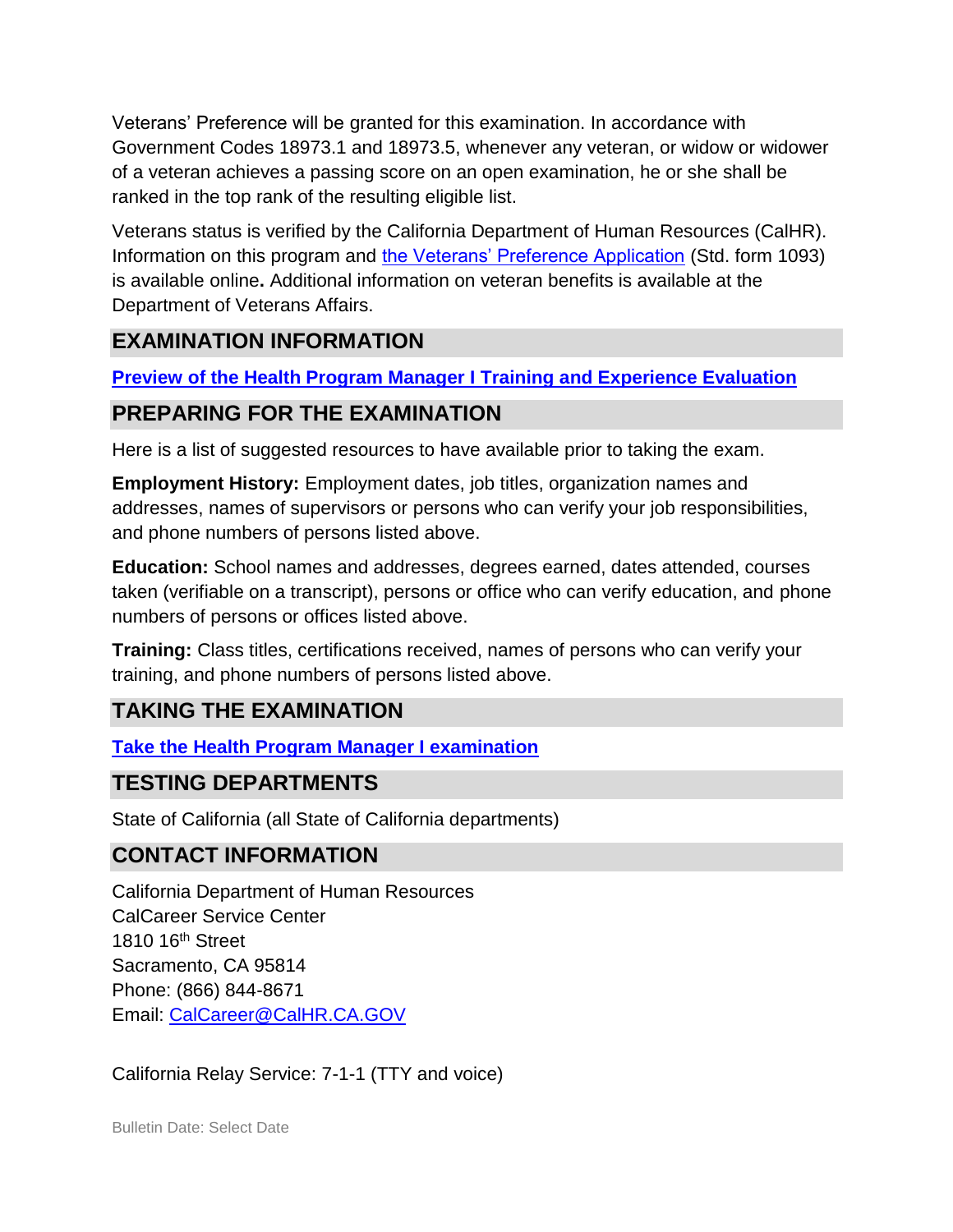TTY is a Telecommunications Device for the Deaf, and is reachable only from phones equipped with a TTY Device.

### **EQUAL OPPORTUNITY EMPLOYER**

The State of California is an equal opportunity employer to all, regardless of age, ancestry, color, disability (mental and physical), exercising the right of family care and medical leave, gender, gender expression, gender identity, genetic information, marital status, medical condition, military or veteran status, national origin, political affiliation, race, religious creed, sex (includes pregnancy, childbirth, breastfeeding, and related medical conditions), and sexual orientation.

## **DRUG-FREE STATEMENT**

It is an objective of the State of California to achieve a drug-free State work place. Any applicant for State employment will be expected to behave in accordance with this objective, because the use of illegal drugs is inconsistent with the law of the State, the rules governing civil service, and the special trust placed in public servants.

# **GENERAL INFORMATION**

Examination and/or Employment Application (STD 678) forms are available at the California Department of Human Resources, local offices of the Employment Development Department, and through your **[CalCareer Account.](http://www.jobs.ca.gov/)**

If you meet the requirements stated on this examination bulletin, you may take this examination, which is competitive. Possession of the entrance requirements does not assure a place on the eligible list. Your performance in the examination described in this bulletin will be rated against a predetermined job-related rating, and all applicants who pass will be ranked according to their score.

The California Department of Human Resources (CalHR) reserves the right to revise the examination plan to better meet the needs of the service, if the circumstances under which this examination was planned change. Such revision will be in accordance with civil service laws and rules and all applicants will be notified.

General Qualifications: Applicants must possess essential personal qualifications including integrity, initiative, dependability, good judgement, the ability to work cooperatively with others, and a state of health consistent with the ability to perform the assigned duties of the class. A medical examination may be required. In open examinations, investigation may be made of employment records and personal history and fingerprinting may be required.

Eligible Lists: Eligible lists established by competitive examination, regardless of date, must be used in the following order: 1) sub-divisional promotional, 2) departmental promotional, 3) multi-departmental promotional, 4) servicewide promotional, 5)